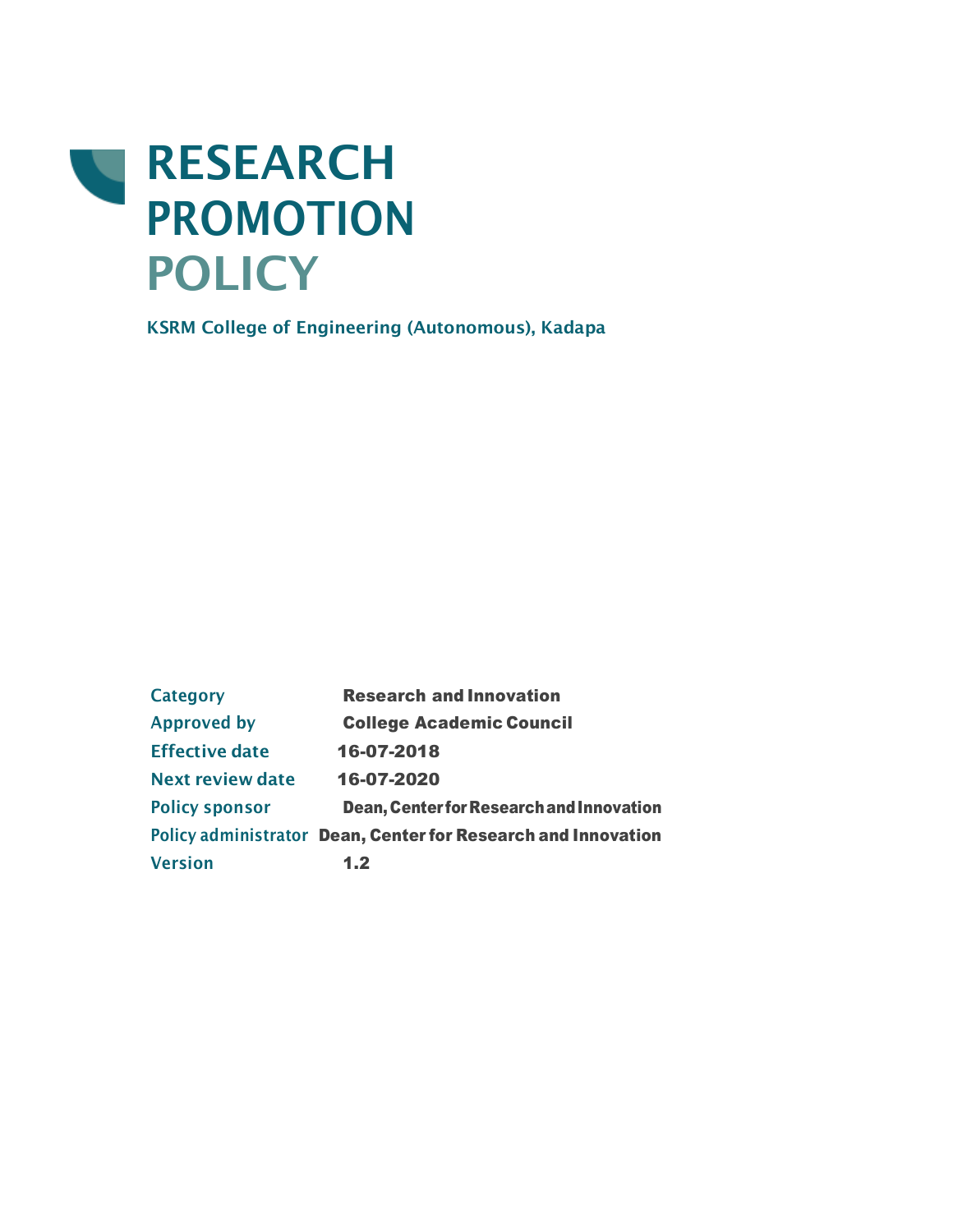## **Purpose**

An essential component of the mandate of KSRM College of Engineering (College) is to createandsustain anatmosphereofintellectual excitement, aclimate ofinquiryand innovationamongstudentsandfaculty.Thepurposeof thispolicyistoestablish procedures for the conduct of research and scholarly activity and to promote applied research and innovation

# **Scope and Limits**

This policy applies to all persons participating and conducting research and innovation activities under the auspices of the College

# **Policy Statements**

- 1. **Administration of Research**: Collegeassignsresponsibilityfor theoversight andcoordinationofappliedresearchandinnovationtoDean,Center for Research and Innovation (CRI), and provides the support services to carry out this responsibility
- 2. **Research Areas**: College seeks and accepts research proposals where these undertakings have strong potential for practical learning experiences for students, to enhance instructor knowledge, or contribute to the social, cultural, or economic well-being of society
- 3. **Research Schemes**: College recognizes the need togroom youngfacultyand students into research. College shall promote research schemes targeting privilegedgroupslikeyoungfaculty,womenandstudents.Collegeshallarrange funds from its budget or from funding agencies. Dean, CRI, will conceive and administer these schemes
- 4. **Workload and Incentives**:
	- a. Collegerecognizesappliedresearchactivitiesandscholarlywork associated with applied research and innovation and consider such activitiesasworkloadthatcanbeassignedtofacultyandpro-rated relative to the normal workload associated with those individuals
	- b. College extends various incentives to faculty actively participating in research activities, but not limited to
		- i. Certificate of appreciation and a cash award of Rs 3000/- for each paper published inrefereed/Scopus Indexed journals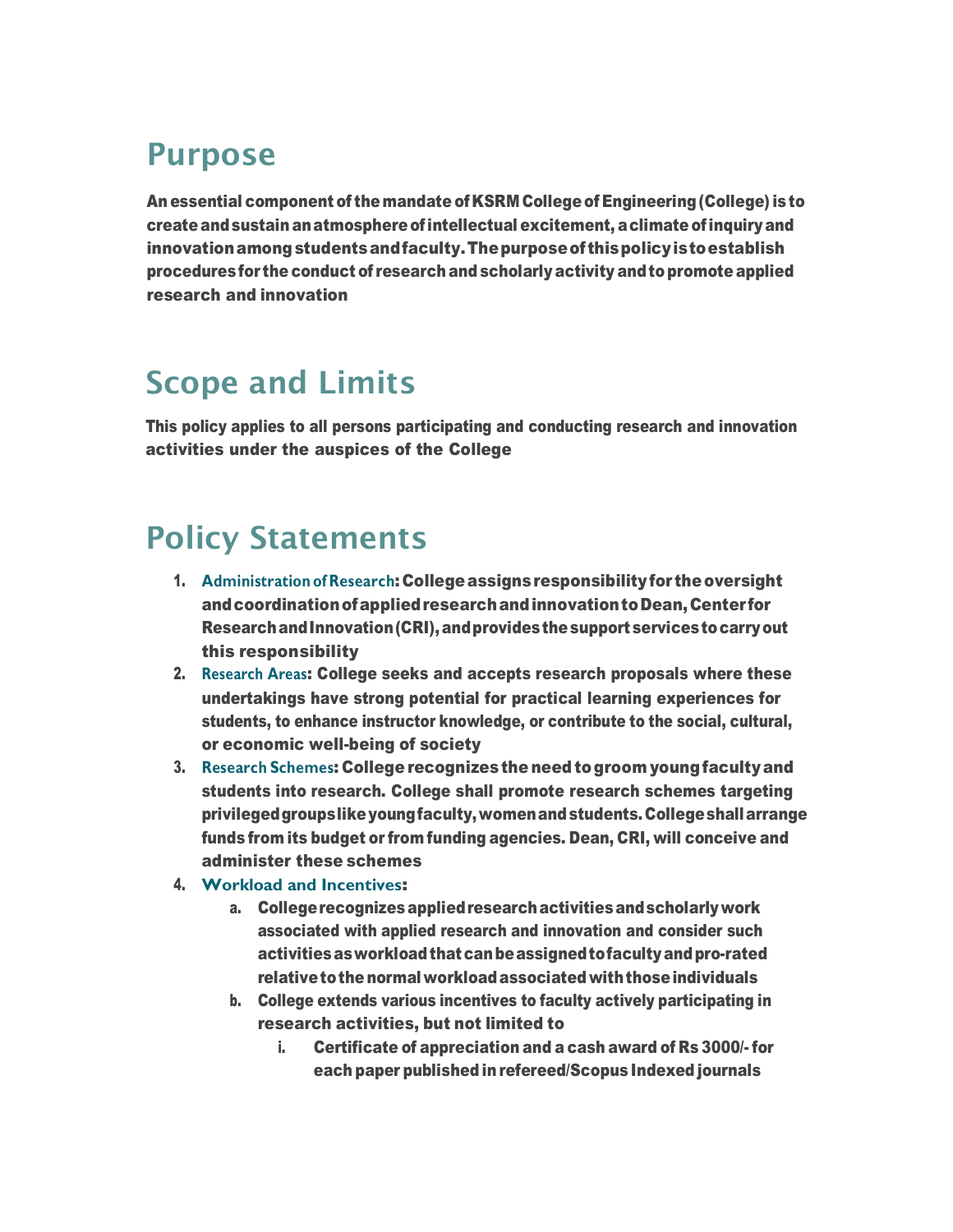- ii. Certificate of appreciation and a cash award of Rs 10000/- for each paper published in SCI journals
- iii. One special cumulative increment for every five lakh rupees, or part thereof, of research grant secured from external funding agencies
- iv. Reimbursement of registration fee, travel and boarding expenses for presentation of research papersinnational conferences, to the extent of Rs 5000 per faculty per academic year
- v. TheCollegeshallinstituteannualBestResearchPaperaward with a cash prize of Rs 10000/-
- 5. **Capacity Building**: Through its existing programs and resources for professional development, Collegerecognizesandencouragesprofessional development aimed at increasing the capacity and knowledge to participate in applied research and promotion of innovation
- 6. **Compliance and Safeguards**: College and its researchers shallcomplywith all relevant policiesof the College andanyfundingbodyaswellasalllegal requirements. College provides safeguards, as is reasonably practicable, to protect thesensitiveandconfidentialinformationentrustedtoit andabides by fundingagencydataprotectionrequirementsasdeterminedinanyagreements entered into between College and funding agency
- 7. **Policy Procedures**:

## a. Research Proposal Procedures:

- i. All research proposals shall be reviewed and approved by the Dean, CRI, prior to their submission to outside funding agencies, privatecompanies,or forfundingunderCollege'sresearch promotion schemes
- ii. Theproposalistobesufficientlydetailedsoastopermitan informed assessment to be made of the demands the research will place on facilities and equipment, and to judge the adequacy of the proposed budget. The time frame for the researchis to be reasonable and practical. The time frame may be affected by the availabilityoffacilitiesandservices,facultytime,andany teaching, research, or other obligations of the principal investigator involved
- iii. Proponents shouldcheck withtheCRI todeterminetheleadtime required to meet funding agency deadlines

## b. Agreement Procedures:

i. Only the College itself has the legal capacity to enter into agreements which bind the College. Agreements may not be writteninthenameofanindividualdepartment,school,faculty, or staff member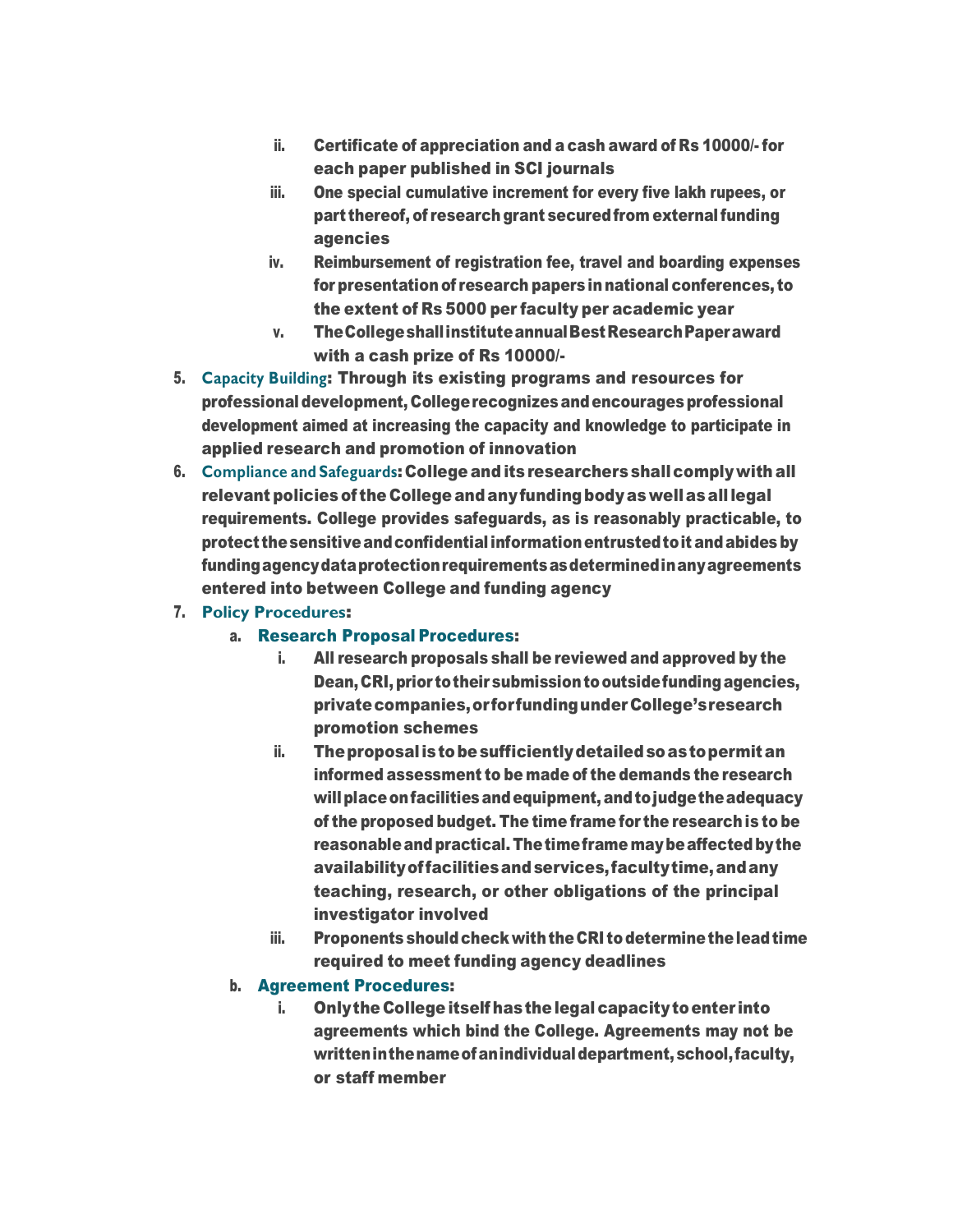- ii. It istheresponsibilityof theprincipalinvestigatorandtheDean, CRI, acting on behalf of the College, to ensure that all expenditures authorized against College accounts conform with the approved budget, with all terms and conditions of the agreement, withall regulations of thesponsoring agency, and withallapplicablepoliciesandregulationsof theCollege
- iii. Once the terms of an agreement have been negotiated and the formal documents prepared, every agreement must be signed by the Principal on behalf of College

#### c. Publication Procedures:

- i. The research results are to be publishable with full regard to the needsof theclient.Asponsormaybegiventherightunderthe terms of the formal contractual agreement to publish research results or to approve such publication in advance, or potentially towithholdpublicationsinfavorofconfidential reports.Allissues surrounding publication and reporting must be resolved prior to undertakingtheresearchandformpartof theformalsigned agreementbetweenthesponsorandCollege.ThePrincipal Investigator should familiarize themselves and all members of theresearchteamwithanyrestrictionsonpublicationorneedfor confidentiality
- ii. The Principal Investigator is responsible for the preparation, content, style, number, delivery, and timeliness of all research reports in accordance with the provisions of the agreement. The Principal Investigator shall provide a copy to the CRI for subsequent internaluseandarchiving.Whererequiredthe report should be clearly labeled as confidential

#### d. Administration Procedures:

- i. College will utilize its integrated enterprise information system including student, human resources, and financial reporting systems to maintain complete records of transactions related to applied research and innovation projects and services
- ii. Research projects will be regularly reviewed (at least quarterly) by the CRI to assure ongoing compliance with requirements. Access to funds may be curtailed if the review finds deficiencies

#### e. Equipment and MaterialProcedures:

- i. All equipment and material purchases for funded research will be conductedusingthestandardprocurementpracticesofCollege, and will remain the property of College unless otherwise specified in a research funding agreement
- ii. If equipment or material purchased or collected through research grants is later sold, the proceeds fromthe sale will bereceived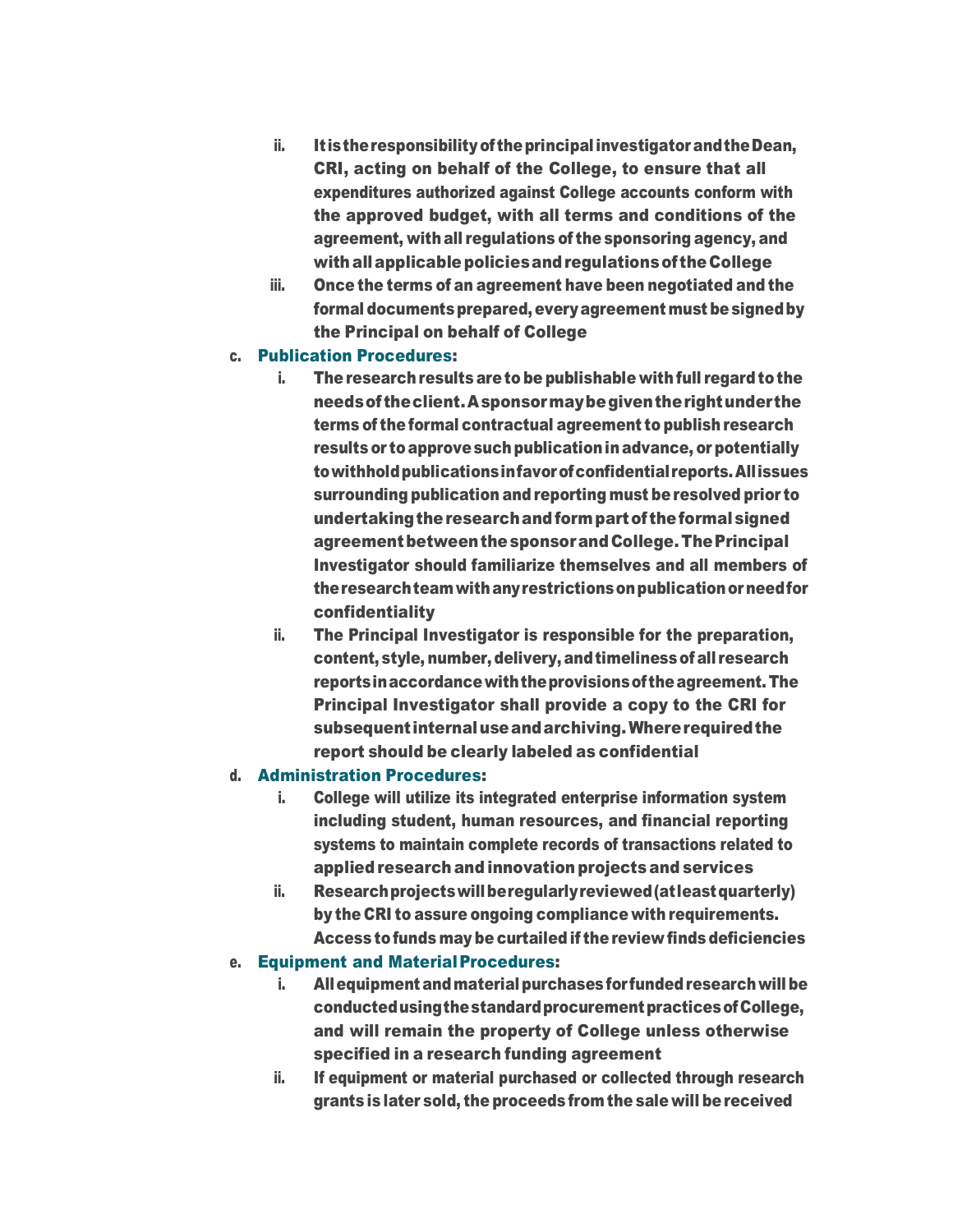intotheaccountsofCollegeunlessotherwisespecifiedinthe research agreement

iii. It is expected that equipment which is not being fully used for the purpose for which it was primarily intended will be made availableforteachingandresearchthroughappropriate agreements which will include sharing of maintenance, repair and other costs

#### f. Financial Procedures:

- i. The Principal Investigator is responsible for ensuring that line items are adhered to and for obtaining, in advance and in writing, the necessary approvals for budget changes
- ii. Agreements shall normally set out requirements for financial reporting. The CRI is responsible for the preparation and timeliness of thefinancial reports. College Accounts Officeis responsible for the content and accuracy of the financial reports
- iii. Agreements should specifythemanner in whichCollegewill be paid. College should not be required to carry the research costs for an extended period of time. At least partial payment in advance is preferred. Invoices will be issued in a manner consistentwithpracticesestablishedbyAccountsOffice
- iv. Payment pursuant to research agreements must be payable to College. Researchers must not accept paymentsintheir own name for research support. Payments received directly by researchers must be forwarded to the CRI for deposit to the appropriate account of the College
- v. Whereresearchfundingisprovided toCollege, the Principal will be responsible for authorizing expenditures of funds from the grant account
- vi. The CRI shall be notified by the Principal Investigator if expenditures deviate significantly from original projections specified in the project proposal. The CRI will take any action as required by the funding agreement
- vii. Salaries may be encumbered against grant accounts when they comply with the terms of the granting agency and the specific project grant. Such expenditures are reviewed for compliance by the CRI in consultation with Accounts Office
- viii. Travel expense claims will conform to applicable College policies or as required by the funding agreement

## g. General Procedures:

i. Application and data collection forms will be designed and distributedbytheCRI tofacilitatetheadministrationof this policy